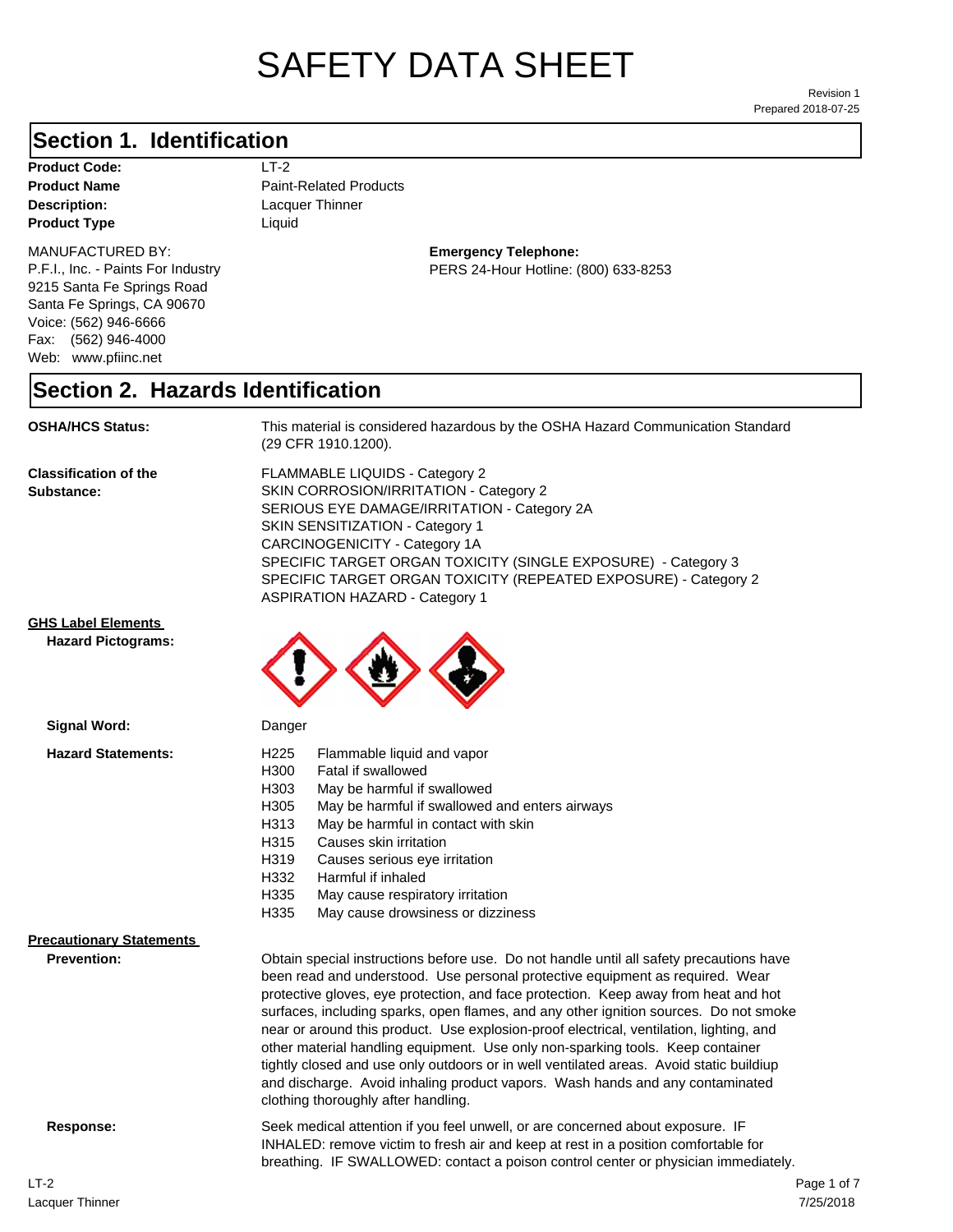|                                             | Do not induce vomiting. IN CASE OF SKIN OR HAIR CONTACT: remove all<br>contaminated clothing, and wash skin with soap and water. If irritation or rash occurs,<br>get medical attention. IF IN EYES: rinse with copious amounts of water for several<br>minutes. Remove contact lenses, if present and easy to do so. If eye irritation persists,<br>seek medical attention.                                                                                                                                                                                                                                                                                                                                                                                                                                                                                                                                                                                                                                             |
|---------------------------------------------|--------------------------------------------------------------------------------------------------------------------------------------------------------------------------------------------------------------------------------------------------------------------------------------------------------------------------------------------------------------------------------------------------------------------------------------------------------------------------------------------------------------------------------------------------------------------------------------------------------------------------------------------------------------------------------------------------------------------------------------------------------------------------------------------------------------------------------------------------------------------------------------------------------------------------------------------------------------------------------------------------------------------------|
| Storage & Disposal:                         | Store in a locked and secure environment. Store in a cool, well ventilated area away<br>from direct sunlight and heat. Dispose of contents and container in accordance with all<br>local, regional, state, and federal regulations.                                                                                                                                                                                                                                                                                                                                                                                                                                                                                                                                                                                                                                                                                                                                                                                      |
| <b>Supplemental Label</b><br>Elements:      | Ensure adequate ventilation at all times when using this product and when sanding the<br>dried film. Wear an appropriate, NIOSH approved particulate respirator. Follow all<br>respirator manufacturer's directions for proper use. Abrading or sanding this product's<br>dried film may release crystalline silica which has been shown to cause lung damage<br>and may cause cancer following long term exposure. Rags, sandpaper, steel wool,<br>and other abrading materials or waste containing this product may spontaneously<br>combust when improperly disposed of. Product contains solvents which can cause<br>permanent brain and nervous system damage. Intentional misuse by concentrating<br>and inhaling the contents of this product can be harmful or fatal. Do not transfer<br>contents to another container.<br>PROPOSITION 65 WARNING: this product contains chemicals known to the State of<br>California to cause cancer and birth defects or other reproductive harm.<br>FOR INDUSTRIAL USE ONLY. |
| <b>Hazards not otherwise</b><br>classified: | None known.                                                                                                                                                                                                                                                                                                                                                                                                                                                                                                                                                                                                                                                                                                                                                                                                                                                                                                                                                                                                              |

#### **Section 3. Composition/Information on Ingredients**

Chemical Name / CAS No Naphtha 64742-89-8 40 to 50% Vapor Pressure: 12 mmHg Acetone 67-64-1 30 to 40% Vapor Pressure: 30.796 kPA **Toluene** 108-88-3 20 to 30% Vapor Pressure: 3.78 kPa

#### **Section 4. First Aid Measures**

#### **Eye Contact:** Immediately flush eyes with copious amounts of water. Remove any contact lenses. Rinse for at least 10 minutes. Get medical attention. **Inhalation:** Remove victim to fresh air and maintain in a rest position comfortable for breathing. If fumes are still present, all rescuers should wear appropriate respirators. If victim exhibits irregular breathing, trained personnel should provide artificial respiration or oxygen. Mouth-to-mouth resuscitation may be dangerous. If necessary, contact a poison control center or physician immediately. If victim is unconscious, place in a recovery position and seek medical help immediately. Maintain an open airway for the victim. **Skin Contact:** Wash affected areas with soap and water. Remove contaminated clothing and shoes. Continue to rinse the affected area for at least ten minutes. Get medical attention if discomfort continues. Avoid further exposure in the event of any symptoms or complaints. **Ingestion:** If product is ingested, contact a poison control center or a physician immediately. Do not induce vomitting. Rinse mouth with water and remove dentures, if any. Remove victim to fresh air and keep at rest in a comfortable position to facilitate breathing. If **Description of First Aid Measures** LT-2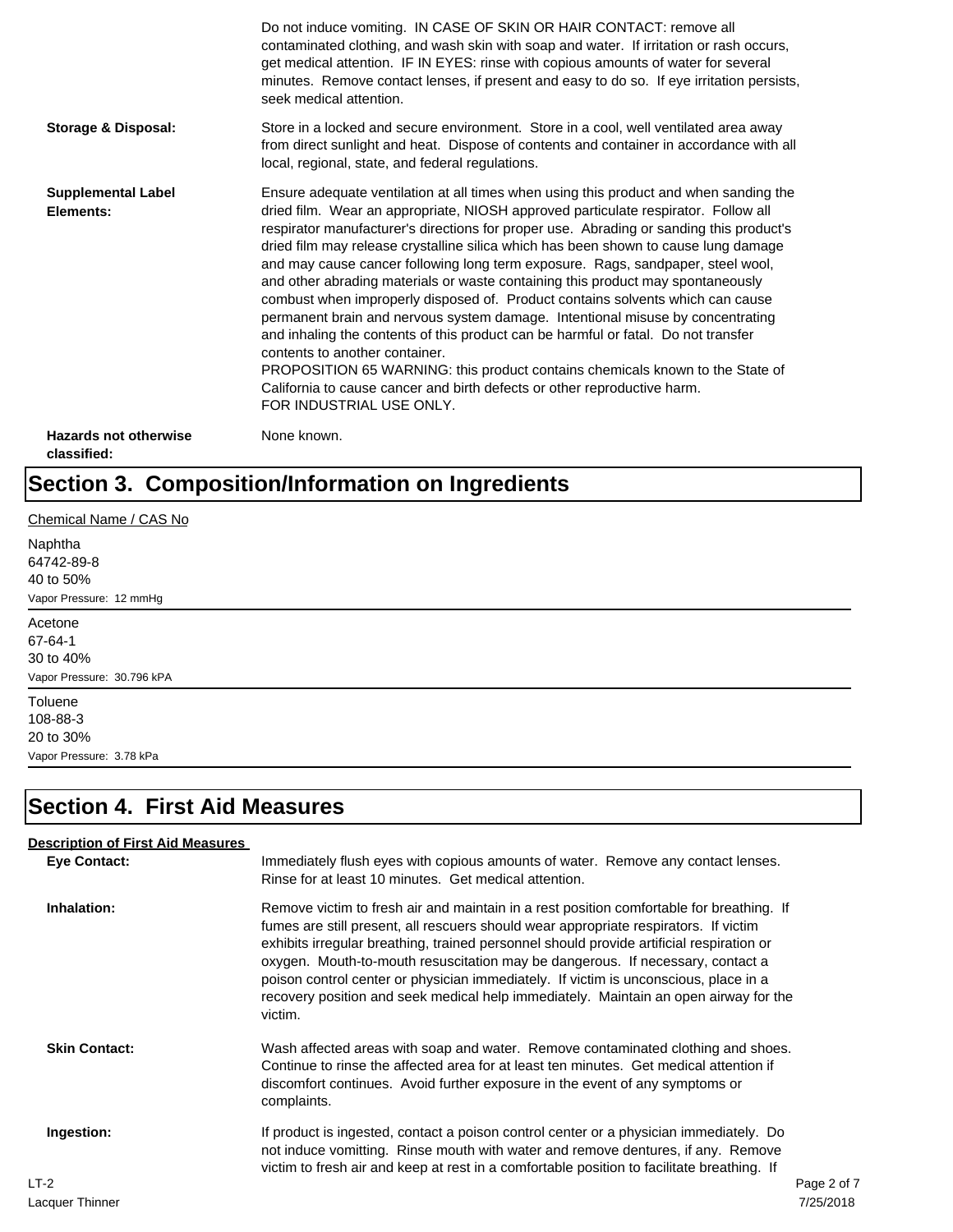|                                                     | the victim is conscious and the product has been swallowed, provide small quantities of<br>water to drink. Cease if the victim feels sick, as vomitting may be dangerous.<br>Aspiration hazard if swallowed. This product can enter the lungs and cause damage.<br>If vomitting occurs, the head should be kept low so that vomit does not enter the lungs.<br>Never administer anything by mouth to an unconscious person. If unconscious, place<br>in a recovery position while medical attention is sought. Maintain an open airway for<br>the victim. |
|-----------------------------------------------------|-----------------------------------------------------------------------------------------------------------------------------------------------------------------------------------------------------------------------------------------------------------------------------------------------------------------------------------------------------------------------------------------------------------------------------------------------------------------------------------------------------------------------------------------------------------|
| <b>Potential Acute Health Effects</b>               |                                                                                                                                                                                                                                                                                                                                                                                                                                                                                                                                                           |
| <b>Eye Contact:</b>                                 | Causes serious eye irritation.                                                                                                                                                                                                                                                                                                                                                                                                                                                                                                                            |
| Inhalation:                                         | Can cause central nervous system depression. May cause drowsiness and dizziness<br>as well as respiratory irritation.                                                                                                                                                                                                                                                                                                                                                                                                                                     |
| <b>Skin Contact:</b>                                | Causes skin irritation. May cause an allergic skin reaction.                                                                                                                                                                                                                                                                                                                                                                                                                                                                                              |
| Ingestion:                                          | Can cause central nervous system depression. May be fatal if swallowed and allowed<br>to enter airways. Irritating to mouth, throat and stomach.                                                                                                                                                                                                                                                                                                                                                                                                          |
| <b>Over-Exposure Signs &amp; Symptoms</b>           |                                                                                                                                                                                                                                                                                                                                                                                                                                                                                                                                                           |
| <b>Eye Contact:</b>                                 | Adverse symptoms may include: pain or irritation, watering, redness.                                                                                                                                                                                                                                                                                                                                                                                                                                                                                      |
| Inhalation:                                         | Adverse symptoms may include: respiratory tract irritation, coughing, nausea or<br>vomiting, headache, drowsiness or fatigue, dizziness or vertigo, unconsciousness.                                                                                                                                                                                                                                                                                                                                                                                      |
| <b>Skin Contact:</b>                                | Adverse symptoms may include: irritation, redness.                                                                                                                                                                                                                                                                                                                                                                                                                                                                                                        |
| Ingestion:                                          | Adverse symptoms may include: nausea, vomiting.                                                                                                                                                                                                                                                                                                                                                                                                                                                                                                           |
|                                                     | Indication of immediate medical attention and special treatment needed                                                                                                                                                                                                                                                                                                                                                                                                                                                                                    |
| <b>Notes to Physician:</b>                          | Treat symptomatically. Contact poison treatment specialists if large quantities have<br>been ingested or inhaled.                                                                                                                                                                                                                                                                                                                                                                                                                                         |
| <b>Specific Treatments:</b>                         | None specified.                                                                                                                                                                                                                                                                                                                                                                                                                                                                                                                                           |
| <b>Protection of First Aid</b><br><b>Providers:</b> | No action should be taken involving any personal risk or without proper training. If<br>fumes are still present, rescuers should wear appropriate respirators or a self<br>contained breathing apparatus. Mouth-to-mouth resuscitation may be dangerous for<br>the first aid provider. Wash all contaminated clothing with soap and water before<br>removal.                                                                                                                                                                                              |

## **Section 5. Fire Fighting Measures**

| <b>Extinguishing Media</b>                        |                                                                                                                                                                                                                                                                                                                                                                                                                   |
|---------------------------------------------------|-------------------------------------------------------------------------------------------------------------------------------------------------------------------------------------------------------------------------------------------------------------------------------------------------------------------------------------------------------------------------------------------------------------------|
| Suitable Media:                                   | Dry chemical, CO2, water spray (fog), foam, dry sand.                                                                                                                                                                                                                                                                                                                                                             |
| Unsuitable Media:                                 | Do not use water jet.                                                                                                                                                                                                                                                                                                                                                                                             |
| <b>Specific Hazards:</b>                          | The material contains flammable liquid and vapor. Closed containers may explode<br>when exposed to extreme heat as a result of buildup of steam. Vapors may form<br>explosive mixtures with air. Vapors can travel to a source of ignition and flash back.<br>Keep containers tightly closed and isolate from heat, electrical equipment, sparks, and<br>open flames. No unusual fire or explosion hazards noted. |
| <b>Special Firefighting</b><br><b>Procedures:</b> | Water may be used to cool closed containers to prevent pressure buildup and possible<br>autoignition or explosion. Evacuate area and fight fire from safe distance. Containers<br>may explode when heated. Firefighters should wear appropriate protective equipment<br>and self-contained breathing apparatus with a full face-piece operated in positive<br>pressure mode.                                      |

## **Section 6. Accidental Release Measures**

| <b>Environmental Precautions:</b>                        | Avoid dispersal of spilled material and runoff from contacting soil, waterways, drains,<br>and sewers. Inform the relevant authorities if the product has caused environmental<br>pollution.                                                                                                                                                                                                              |
|----------------------------------------------------------|-----------------------------------------------------------------------------------------------------------------------------------------------------------------------------------------------------------------------------------------------------------------------------------------------------------------------------------------------------------------------------------------------------------|
| Steps to be Taken if Material<br>is Released or Spilled: | Contain spilled liquid with sand or earth. Do not use combustible materials such as<br>sawdust. Eliminate all ignition sources and use explosion-proof equipment. Place<br>material in a container and dispose of according to local, regional, state, and federal<br>requiations. Ventilate area and remove product with inert absorbent and non-sparking<br>tools. Do not incinerate closed containers. |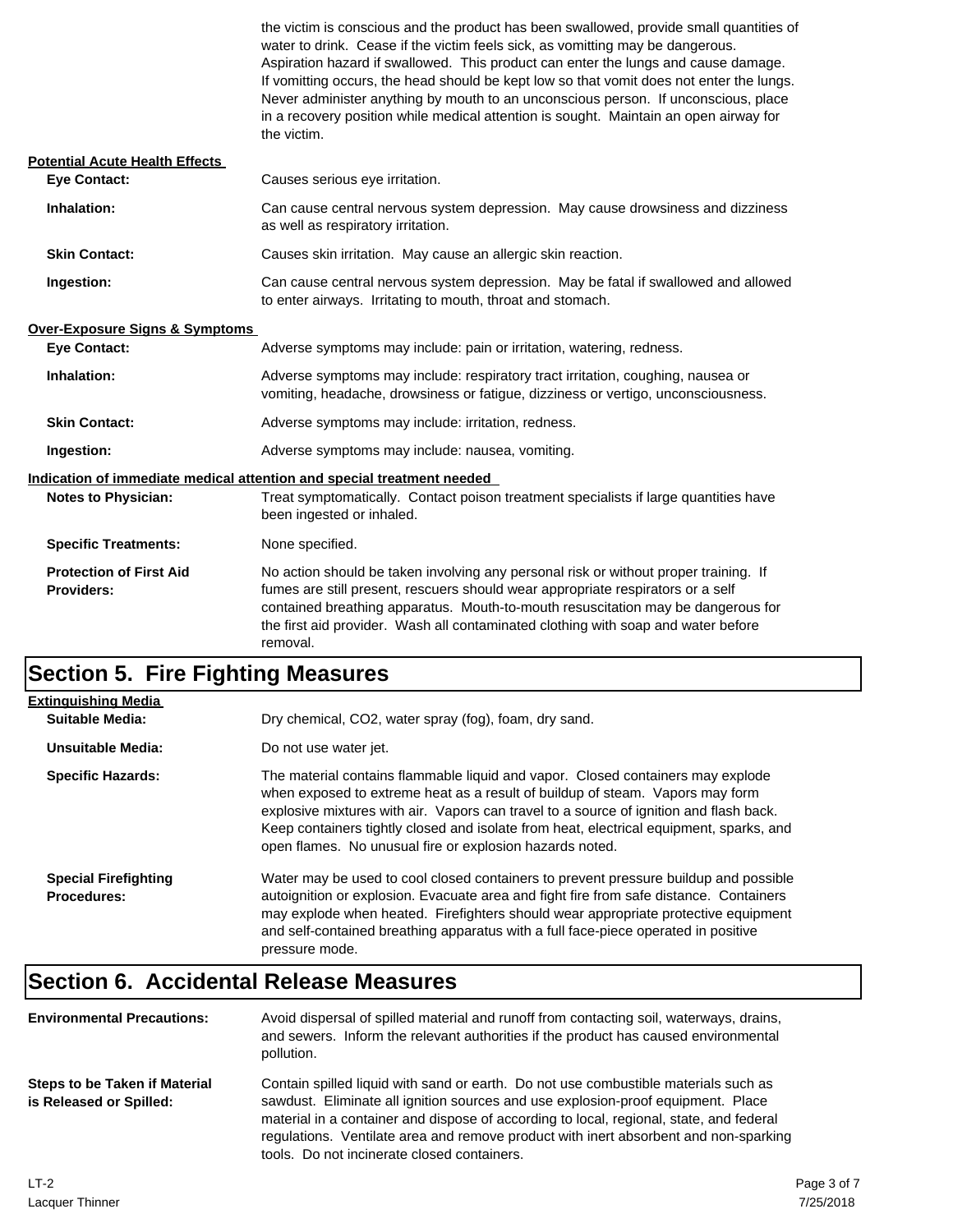| <b>Small Spills:</b> | Stop leak if doing so can be done without risk. Remove containers from spill area.<br>Use non-sparking tools. Dilute with water and mop up if water-soluble. If not<br>water-soluble, absorb with inert dry material and place in appropriate waste container.<br>Dispose of via a licensed waste disposal contractor.                                                                                                                                                                                                                                                              |
|----------------------|-------------------------------------------------------------------------------------------------------------------------------------------------------------------------------------------------------------------------------------------------------------------------------------------------------------------------------------------------------------------------------------------------------------------------------------------------------------------------------------------------------------------------------------------------------------------------------------|
| <b>Large Spills:</b> | Stop leak if doing so can be done without risk. Remove containers from spill area.<br>Use non-sparking tools. Approach the release from upwind. Prevent entry into<br>sewers, waterways, basements, or confined areas. Wash spillages into an effluent<br>treatment plant or proceed as follows: contain and collect spillage with inert absorbent<br>materials and place in a container for disposal according to local regulations. Dispose<br>of via a licensed waste disposal contractor. See Section 1 for emergency contact<br>information and Section 13 for waste disposal. |

#### **Section 7. Handling and Storage**

**Handling:** Wash thoroughly after handling. Eating, drinking, and smoking should be prohibited in areas where this material is handled, stored, and processed. Wash hands and face before eating or drinking. Remove contaminated clothing and launder before reuse. Use only with adequate ventilation. Follow all SDS and label precautions even after container is emptied, as it may retain product residues. Avoid breathing fumes, vapors, or mist. Avoid contact with eyes, skin, and clothing.

Storage: Store in a dry, cool, well ventilated place. Keep container tightly closed while not in use. Isolate from heat, electrical equipment, sparks, and open flame. Do not store above 120 degrees Fahrenheit. Store large quantities in buildings designed and protected for storage of NFPA Class II combustible liquids. Protect from heat, moisture, and foreign materials.

## **Section 8. Exposure Controls/Personal Protection**

| Chemical Name / CAS No<br>Naphtha<br>64742-89-8<br>40 to 50%<br>Vapor Pressure: 12 mmHg | <b>OSHA Exposure Limits</b><br>500 ppm | <b>ACGIH Exposure Limits</b><br>300 ppm                                                                                                                                                                                                                                                                                                                                                                                                                                                                                                                                                                                                                                                                                                                                                       | <b>Other Exposure Limits</b> |             |
|-----------------------------------------------------------------------------------------|----------------------------------------|-----------------------------------------------------------------------------------------------------------------------------------------------------------------------------------------------------------------------------------------------------------------------------------------------------------------------------------------------------------------------------------------------------------------------------------------------------------------------------------------------------------------------------------------------------------------------------------------------------------------------------------------------------------------------------------------------------------------------------------------------------------------------------------------------|------------------------------|-------------|
| Acetone<br>67-64-1<br>30 to 40%<br>Vapor Pressure: 30.796 kPA                           | 1,000 ppm                              | 500 ppm                                                                                                                                                                                                                                                                                                                                                                                                                                                                                                                                                                                                                                                                                                                                                                                       |                              |             |
| Toluene<br>108-88-3<br>20 to 30%<br>Vapor Pressure: 3.78 kPa                            | 200 ppm                                | 20 ppm                                                                                                                                                                                                                                                                                                                                                                                                                                                                                                                                                                                                                                                                                                                                                                                        |                              |             |
| <b>Engineering Controls:</b>                                                            |                                        | Use process enclosures, local exhaust ventilation, or other engineering controls to<br>keep worker exposure to airborne contaminants below any recommended or statutory<br>limits. The engineering controls also need to keep gas, vapor, or dust concentrations<br>below any lower explosive limits. Use explosion-proof ventilation equipment.                                                                                                                                                                                                                                                                                                                                                                                                                                              |                              |             |
| <b>Environmental Controls:</b>                                                          |                                        | Emissions from ventilation or work process equipment should be checked to ensure<br>they comply with the requirements of environmental protection legislation. In some<br>cases, fume scrubbers, filters, and other engineering modifications to the process<br>equipment may be required to reduce emissions to acceptable levels.                                                                                                                                                                                                                                                                                                                                                                                                                                                           |                              |             |
| <b>Respiratory Protection:</b>                                                          |                                        | Use a properly fitted, air-purifying or air-fed respirator complying with an approved<br>standard if a risk assessment indicates this is necessary. Respiratory protection<br>programs that meet OSHA 1910.134 and ANSI Z88.2 requirements must be followed<br>when workplace conditions warrant a respirator's use. A NIOSH/MSHA approved<br>respirator with an organic vapor cartridge may be permissible under circumstances<br>where airborne concentrations are expected to exceed exposure limits. Protection<br>provided by air purifying respirators is limited. Use a positive pressure, air supplied<br>respirator if there is any potential for an uncontrolled release, exposure levels are not<br>known, or in any circumstances where air purifying respirators may not provide |                              |             |
| $LT-2$                                                                                  |                                        |                                                                                                                                                                                                                                                                                                                                                                                                                                                                                                                                                                                                                                                                                                                                                                                               |                              | Page 4 of 7 |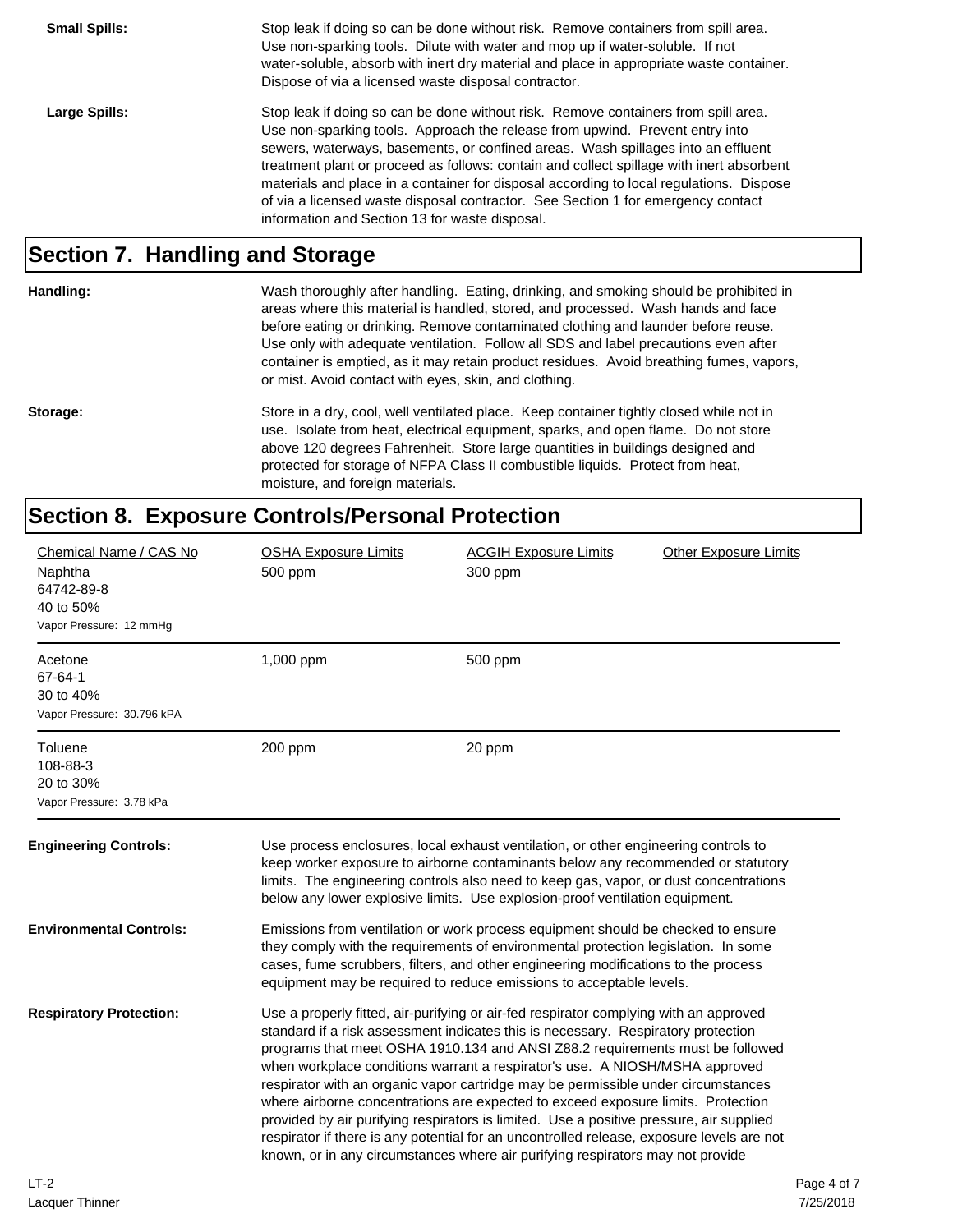| <b>Skin Protection:</b>   | adequate protection.<br>Use impervious, chemical resistant gloves to prevent prolonged skin contact and<br>absorption of material through the skin. Nitrile or neoprene gloves may afford<br>adequate protection. Personal protective equipment for the body should be selected<br>based on the task being performed and the risks involved, and should be approved by<br>a specialist before handling this product. Where there is a risk of ignition from static<br>electricity, wear anti-static protective clothing. For best protection, the clothing should<br>include anti-static boots, gloves, and overalls. Appropriate footwear should always be<br>used. |
|---------------------------|----------------------------------------------------------------------------------------------------------------------------------------------------------------------------------------------------------------------------------------------------------------------------------------------------------------------------------------------------------------------------------------------------------------------------------------------------------------------------------------------------------------------------------------------------------------------------------------------------------------------------------------------------------------------|
| <b>Eye Protection:</b>    | Safety eyewear, such as splash goggles or a full face shield, should be worn at all<br>times to protect against splashes of liquids.                                                                                                                                                                                                                                                                                                                                                                                                                                                                                                                                 |
| <b>Hygienic Measures:</b> | Wash thoroughly with soap and water before eating, drinking, or smoking. Remove<br>contaminated clothing immediately and launder before reuse.                                                                                                                                                                                                                                                                                                                                                                                                                                                                                                                       |

## **Section 9. Physical and Chemical Properties**

| Physical State:                                   | Liquid            |
|---------------------------------------------------|-------------------|
| Odor:                                             | Solvent odor      |
|                                                   |                   |
| Vapor Density                                     | Heavier than air  |
| Vapor Density                                     | 3.04              |
| Vapor Pressure                                    | 16 kPa            |
| <b>Evaporation Rate</b>                           | Slower than ether |
| Boiling Range                                     | 56 to 111 C       |
| Specific Gravity (SG)                             | 0.787             |
| Material VOC (Lb / Gal)                           | 4.59              |
| Material VOC $(g/L)$                              | 549.98            |
| Coating VOC (Lb/Gal)                              | 6.56              |
| Coating VOC (g/L)                                 | 785.68            |
| Flash Point:                                      | $-20 C (-4 F)$    |
| Autoignition:                                     | Will not occur    |
| LEL:                                              | $1.3\%$           |
| UEL:                                              | 12.8%             |
| <b>Partition Coefficient.</b><br>n-octanol/water: | Not available     |
| Auto-ignition temperature                         | Not available     |
|                                                   |                   |

## **Section 10. Stability and Reactivity**

| <b>Conditions to Avoid:</b>      | Avoid temperatures above 120 degrees Fahrenheit. Avoid all possible sources of<br>ignition. Do not pressurize, cut, weld, braze, drill, or expose containers to heat. Do not<br>allow vapor to accumulate in low or confined areas. Avoid contact with strong acid and<br>strong bases. |
|----------------------------------|-----------------------------------------------------------------------------------------------------------------------------------------------------------------------------------------------------------------------------------------------------------------------------------------|
| Incompatibility:                 | Incompatible with strong oxidizing agents.                                                                                                                                                                                                                                              |
| <b>Hazardous Decomposition:</b>  | By open flame, carbon monoxide and carbon dioxide. When heated to decomposition,<br>product emits acrid smoke and irritating fumes. Contains solvents which may form<br>carbon monoxide, carbon dioxide, and formaldehyde.                                                              |
| <b>Hazardous Polymerization:</b> | Will not occur under normal conditions.                                                                                                                                                                                                                                                 |
| Stability:                       | The product is stable.                                                                                                                                                                                                                                                                  |

## **Section 11. Toxicological Information**

#### **Effects of Over-Exposure**

**Eye Contact:**

possible.

**Skin Contact:** Prolonged or repeated skin contact may cause irritation. Allergic reactions are Causes serious eye irritation.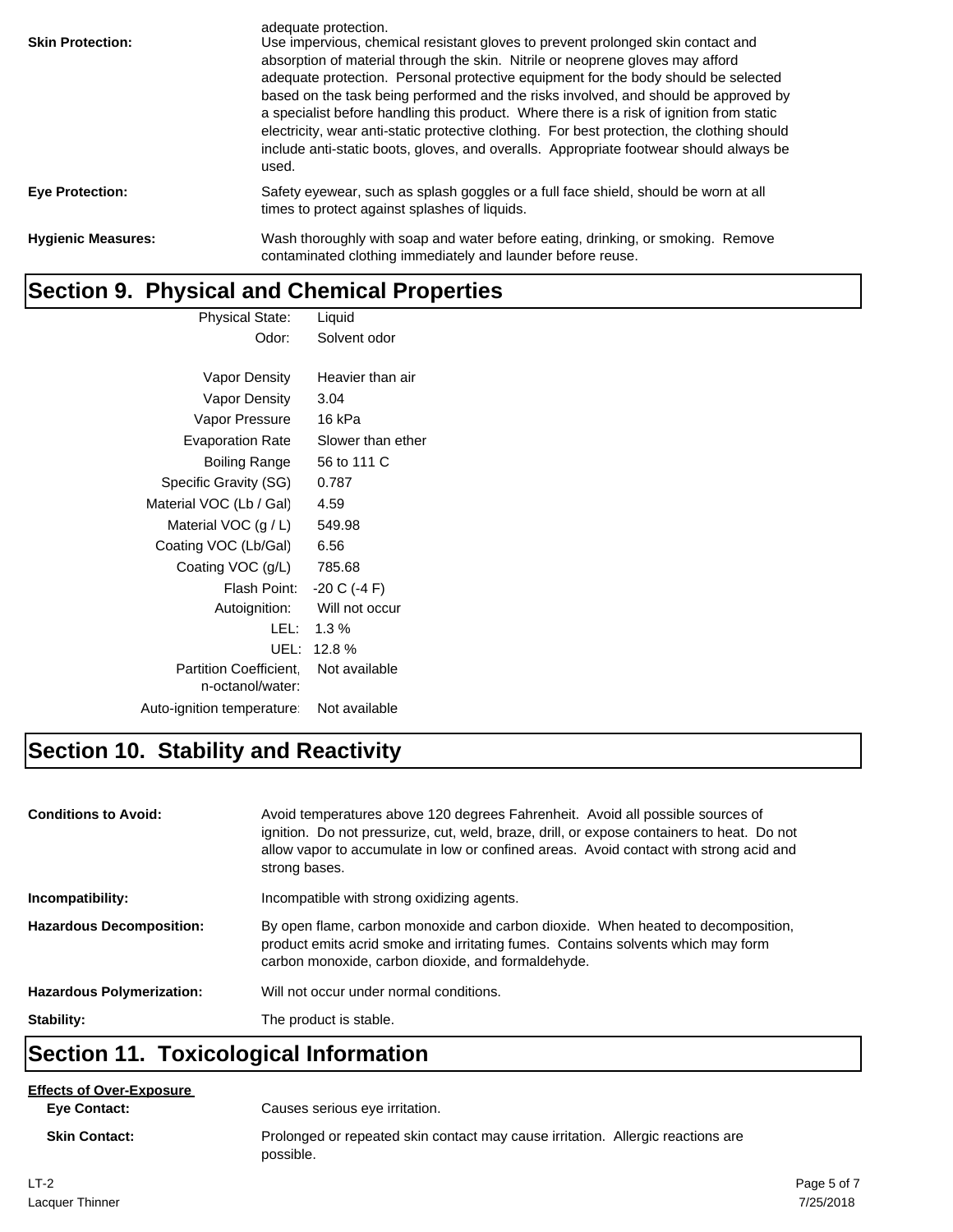| Inhalation:                     | Harmful if inhaled. High gas, vapor, mist, or dust concentrations may be harmful if<br>inhaled. Avoid breathing fumes, spray, vapors, or mist. May cause headaches and<br>dizziness. High vapor concentrations are irritating to the eyes, nose, throat, and lungs.<br>Prolonged or excessive inhalation may cause respiratory tract irritation.                                                                                                                                                                                                                                                                                                                                                                                                                                                                                                                                                                                                                                                                                                                                                                                                                                                                                                                                                                                                                                                                     |
|---------------------------------|----------------------------------------------------------------------------------------------------------------------------------------------------------------------------------------------------------------------------------------------------------------------------------------------------------------------------------------------------------------------------------------------------------------------------------------------------------------------------------------------------------------------------------------------------------------------------------------------------------------------------------------------------------------------------------------------------------------------------------------------------------------------------------------------------------------------------------------------------------------------------------------------------------------------------------------------------------------------------------------------------------------------------------------------------------------------------------------------------------------------------------------------------------------------------------------------------------------------------------------------------------------------------------------------------------------------------------------------------------------------------------------------------------------------|
| Ingestion:                      | Harmful or fatal if swallowed. Aspiration hazard if swallowed; can enter lungs and<br>cause damage.                                                                                                                                                                                                                                                                                                                                                                                                                                                                                                                                                                                                                                                                                                                                                                                                                                                                                                                                                                                                                                                                                                                                                                                                                                                                                                                  |
| <b>Chronic Hazards:</b>         | High concentrations may lead to central nervous system effects (drowsiness,<br>dizziness, nausea, headaches, paralysis, burred vision) and damage. Reports have<br>associated repeated and prolonged occupational overexposure to solvents with<br>permanent brain and nervous system damage. Contains carbon black pigment.<br>Chronic inflammation, lung fibrosis, and lung tumors have been observed in<br>experimental tests involving rats exposed to excessive concentrations of carbon black<br>and several insoluble dust particles for long periods of time. Tumors have not been<br>observed in other species under similar circumstances. Epidemiological studies of<br>North American workers show no evidence of clinically significant negative health<br>effects from occupational exposure to carbon black. Carbon black is listed as a Group<br>2B - Possibly Carcinogenic to Humans, by IARC and is proposed to be listed as A4 -<br>Not Classified as a Human Carcinogen by the American Conference of Governmental<br>Industrial Hygienists. Significant exposure is unlikely during typical application of this<br>product by roller or brush. Risk of overexposure depends on the duration and level of<br>exposure to dust from such processes as repeated sanding of dried surfaces, or<br>inhalation of spray mist, and the actual concentration of carbon black in the product<br>formula. |
|                                 | Product contains titanium dioxide, which is listed as a Group 2B - Possibly<br>Carcinogenic to Humans by IARC. No significant exposure to titanium dioxide is<br>anticipated while using this product, in which titanium dioxide is bound to other<br>materials including resin and other pigments, during brush or rolling application.<br>Overexposure risks depend on duration and level of exposure to dust, such as from<br>repeated sanding of this product's dried film, or inhalation of spray mist, and the actual<br>concentration of titanium dioxide in the product formula. For additional information,<br>refer to IARC Monograph, Volume 93, 2010.                                                                                                                                                                                                                                                                                                                                                                                                                                                                                                                                                                                                                                                                                                                                                    |
| <b>Primary Routes of Entry:</b> | Eye contact, ingestion, inhalation, absorption through the skin, skin contact.                                                                                                                                                                                                                                                                                                                                                                                                                                                                                                                                                                                                                                                                                                                                                                                                                                                                                                                                                                                                                                                                                                                                                                                                                                                                                                                                       |
| <b>Acute Toxicity Values:</b>   | Acute effects of this product have not been tested. Available data on individual<br>components, if any, will be listed below.                                                                                                                                                                                                                                                                                                                                                                                                                                                                                                                                                                                                                                                                                                                                                                                                                                                                                                                                                                                                                                                                                                                                                                                                                                                                                        |

#### **Section 12. Ecological Information**

**Ecological Information:** Product is a mixture of listed components.

#### **Section 13. Disposal Information**

**Disposal Considerations:** The generation of waste should be avoided or minimized wherever possible. Disposal of this product, solutions, and any by-products should at all times comply with relevant environmental protection regulations and waste disposal regulations, in addition to any local or regional restrictions which may be in effect. Surplus and non-recyclable products should be disposed of via a licensed waste disposal contractor. Waste should not be disposed of untreated to the sewer unless fully compliant with the requirements of all authorities with jurisdiction. Waste packaging should be recycled whenever possible. Incineration or landfill should only be considered when recycling is not feasible. Take care when handling empty containers as they may retain some residual product. Vapor from residue may create a flammable or explosive atmosphere within the used container. Do not expose empty containers to heat or sparks, and do not weld, cut, or grind used containers unless they have been thoroughly cleaned. Avoid contact of spilled material with soil, waterways, drains, and sewer systems.

### **Section 14. Transport Information**